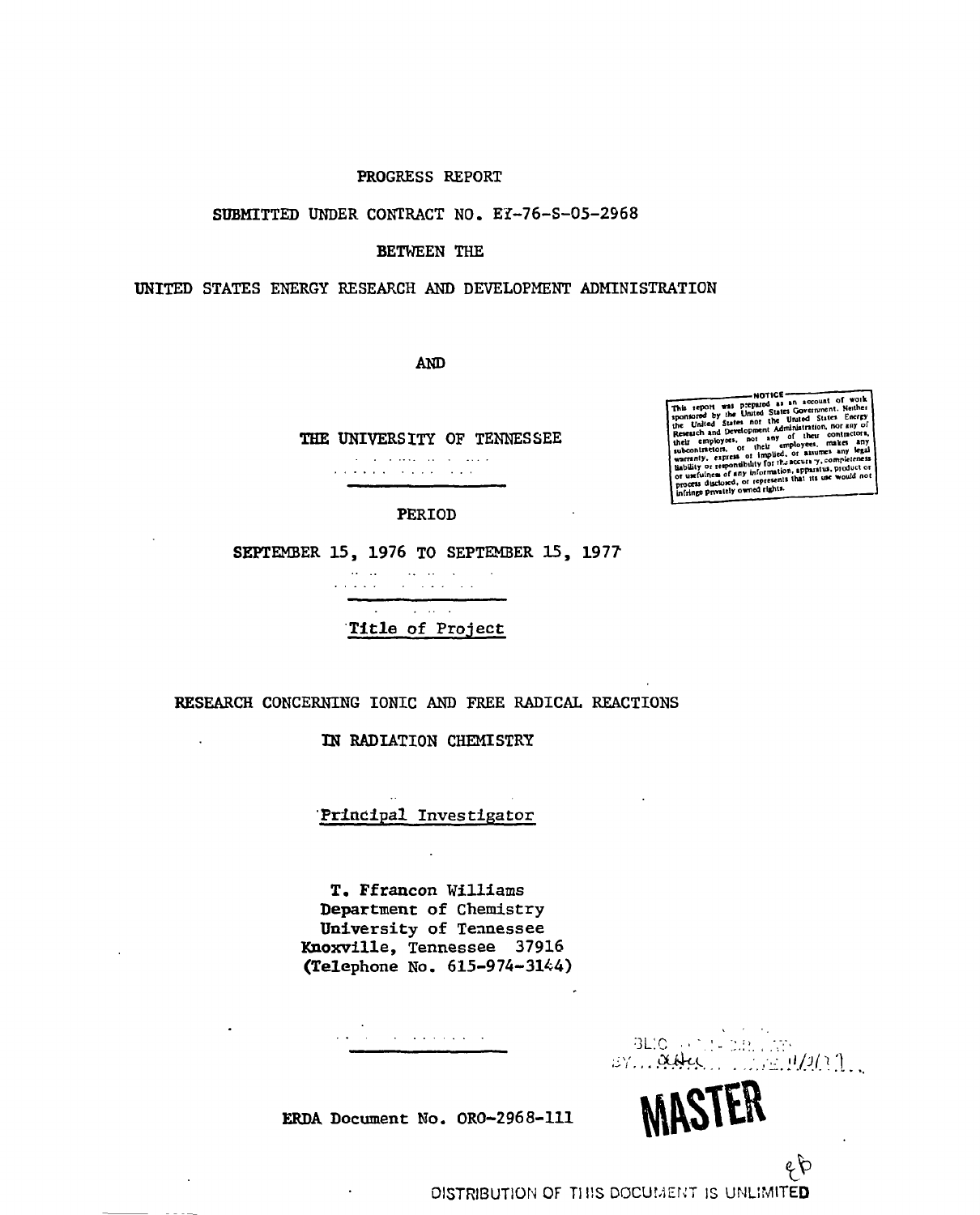A. Personnel

**(1) Dr. T. Ffrancon Williams; Professor of Chemistry and Alumni Distinguished Service Professor.** 

**(2) Dr. Akinori Hasegawa; Postdoctoral Research Associate on leave from the Faculty of Science, Hiroshima University, Hiroshima 730, Japan. Dr. Hasegawa completed his appointment on October 8, 1976 after approximately 1-1/2 years with the project.** 

**(3) Dr. Masaru Shiotani: Postdoctoral Research Associate on leave from the Faculty of Engineering, Hokkaido University, Sapporo 060, Japan. Dr. Shiotani completed his appointment on March 31, 1977 after approximately 1-1/2 years with the project.** 

**(4) Dr. Hisao Murai: Postdoctoral Research Associate. Dr. Murai received his doctorate from the Tokyo Institute of Technology, Tokyo, Japan. He joined the project on October 1, 1976 and will probably complete his appointment during the summer of 1978.** 

**(5) Dr. Moon Bin Yim? Postdoctoral Research Associate. Dr. Yim received his Ph.D. degree from the University of Connecticut, Storrs, Connecticut. He joined the project on February 1, 1977.** 

**(6) Mr. Reggie L. Hudson; Graduate Teaching Assistant and Research Assistant. Mr. Hudson is a candidate for the Ph.D. degree in Chemistry (with a major in Physical Chemistry) at the University of Tennessee.** 

**(7) Mr. Robert I. McNeil: Graduate Teaching Assistant and Research Assistant. Mr. McNeil is a candidate for the Ph.D. degree in Chemistry (with a major in Physical Chemistry) at the University of Tennessee.** 

**(8) Mr. Ashok M. Adur: Graduate Teaching Assistant. Mr. Adur is a candidate for the Ph.D. degree in Chemistry (with a major in Polymer Chemistry)**  at the **University of Tennessee.** 

- 1 -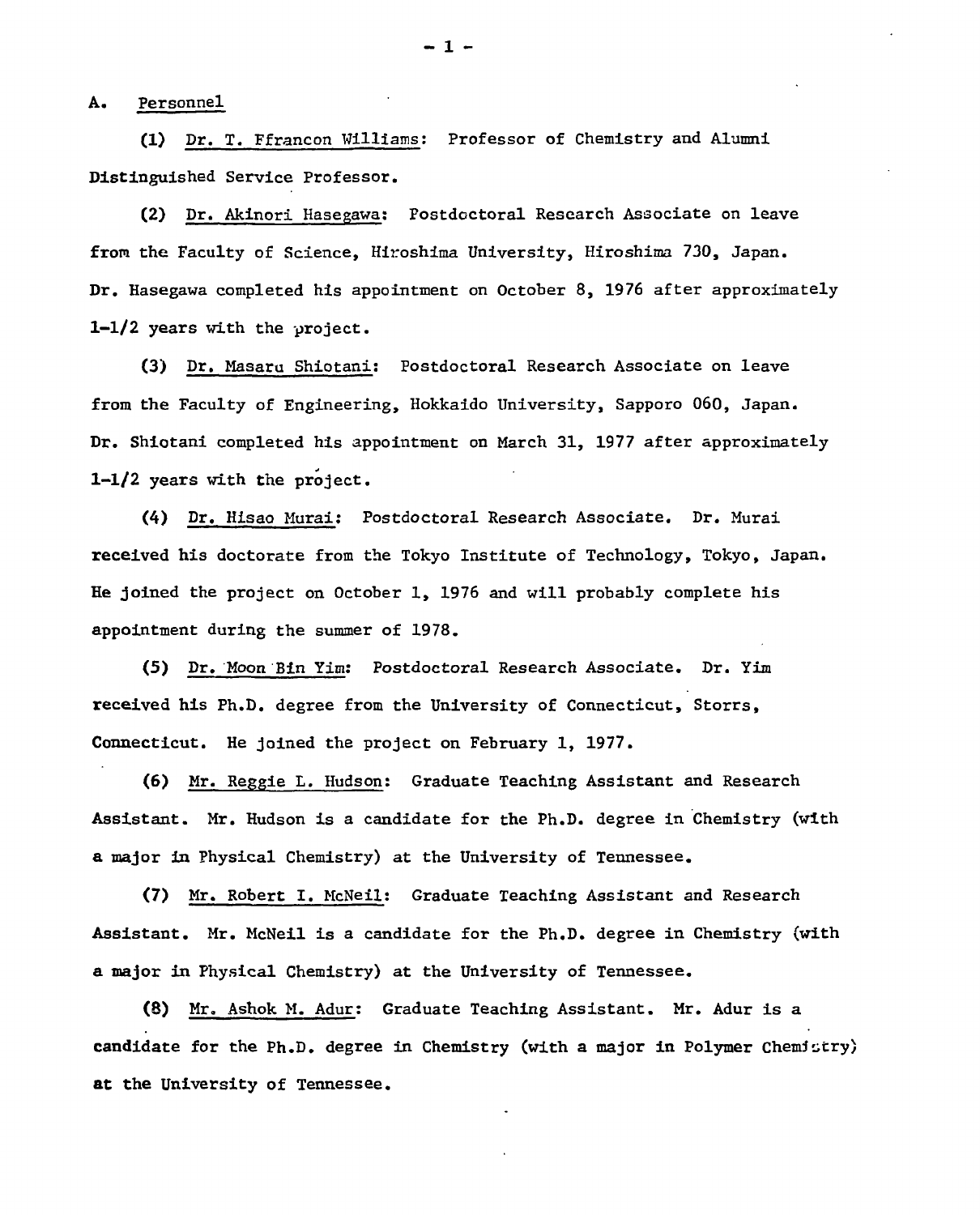# B. Employment

**Dr. Williams devoted 25% of his time during the 1976-77 academic year to this research project, this being a University contribution to this Contract. He was also employed full-time for three months during the summer of 1977. The Postdoctoral Research Associates were employed full-time during their appointment periods, as specified above. Mr. Hudson was employed as a Research Assistant from March 1, 1977 to August 31, 1977. Mr. McNeil was employed as a Research Assistant from June 1, 1977 to August 31, 1977.** 

# **C. Facilities and Equipment**

**This research project relies heavily on three major pieces of equipment consisting of an ESR spectrometer system, a 1.5 kilocurie cobalt-60 y-irradiation source, and various cryogenic devices including a liquid helium transfer refrigerator system. These items have been described in earlier progress reports. The ESR spectrometer system (acquired in 1966) was essentially in daily operation throughout the past year and the only downtime period (ca. 1 week) was caused by a water-cooling problem in the power-supply unit. This problem seems to have been solved by repeated flushing of the passages in the cooling circuit.** 

**The cobalt-60 Gammacell was art of operation from January 19 to February 3, 1977. A problem developed whereby the sample drawer, which is operated electrically, repeatedly jammed in the "up" position and had to be loosened manually before it could be re-lowered into the irradiation position. A related problem had been experienced in March, 1976 (see last year's progress report 0R0-2968-105) but it now appears that the underlying fault was not diagnosed at that time. In the recent breakdown, the problem was eventually traced to a faulty electrical relay system. This system was thoroughly overhauled and the positions of the microswitches were adjusted. Since** 

 $-2$  -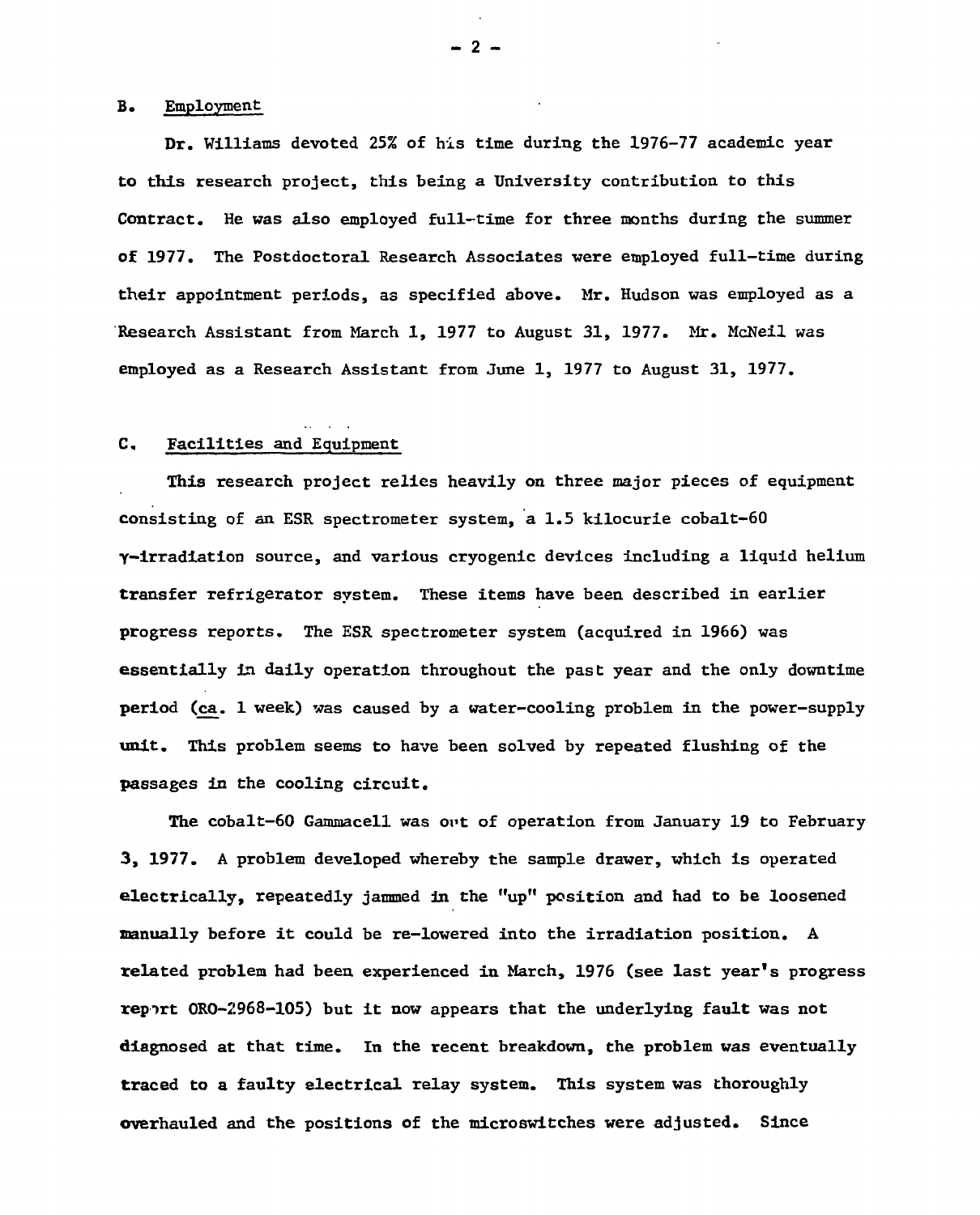**resumption of the Gammacell use in February, 1977, there have been no further problems in the operation of the drawer.** 

**The main equipment acquisitions during the past year consisted of a high-quality analytical balance and an "explosion-proof" refrigerator for the storage of volatile and heat-sensitive chemicals.** 

### **D. Outline of Progress and Publications**

**Considerable progress has been made in our ESR studies of fluorocarbon radicals and this continues to be a fertile field of investigation. Since last year's progress report, we have obtained the ESR spectrum of the hexafluorocyclopropane radical anion to complete the series of perfluorocycloalkane radical anions from c-C<sub>o</sub>F<sub>s</sub><sup>-</sup></del> through c-C<sub>o</sub>F<sub>10</sub>. A detailed report cf this work was presented at the Faraday Discussion on "Radiation Effects in Liquids and Solids" held in March, 1977 and will shortly appear in the printed account of the meeting; a preprint of our paper is included in this progress report. This** *paper also* **summarizes our work on the radical anions of the Freons, including**  $CF_3Cl^7$ **,**  $CF_3Br^7$ **,**  $CF_3I^7$ **, and**  $CF_2Cl_2^7$ **. All these negative ions are characterised as "hypervalent" species, i.e. they possess more electrons than can be accommodated by valence-bond structures based on the Lewis octet rule. There is therefore much interest in the electronic structure of these novel species. The ESR results for the perfluorocycloalkane radical anions indicate that the unpaired electron is delocalized ever the ring in an orbital of high symmetry, whereas in the CF^X- anions the unpaired spin density is largely concentrated in the o\* antibonding orbital between carbon and the unique halogen. ESR studies have also shown that, as expected, the CF^X- radicals dissociate to give the CF^ radical** 

**In addition to our work on radical anions derived from saturated fluorocarbons and halocarbons, we have been successful in obtaining the ESR** 

- 3 -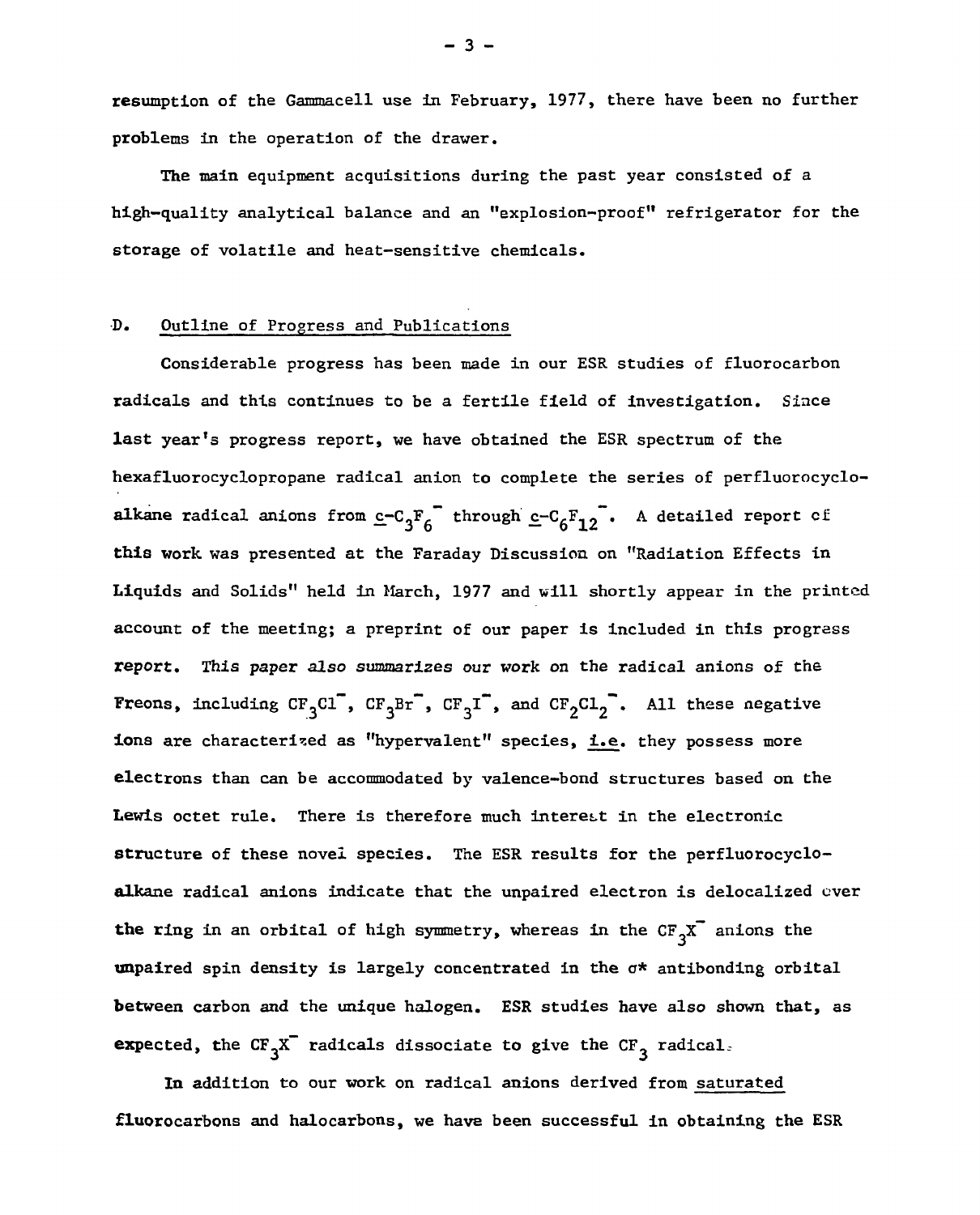**spectra of several perfluoroalkene radical anions, including the tetrafluoroethylene radical anion. During the course of our ESR studies on the**   $\mathbf{c}_2 \mathbf{F}_4^{\mathbf{m}}$  species, we obtained evidence for the noval cycloaddition of neutral  $c_2F_4$  to  $c_2F_4$  resulting in the formation of the octafluorocyclobutane radical **anion. Further work is presently in progress on other fluoroalkene radical anions.** Two papers describing our studies on  $C_2F_4$  have been accepted for **publication and are appended to this report. Another paper on the ESR spectra of** perfluorocycloalkene radical anions  $(c - c_4F_6^-$ ,  $c - c_5F_8^-$ , and  $c - c_6F_{10}^-$ ) will **be submitted shortly.** 

**Although much of our recent ESR work has been concerned with fluorinecontaining radicals, there has been a continuing effort to identify the intermediate radicals produced by irradiation of compounds such as dimethyl carbonate, trimethyl phosphite, tetramethyl orthosilicate, and trimethyl borate. The main interest here is in the generation and characterization of radicals formed by electron attachment and/or electron loss processes, since these processes are widely believed to be primary steps in the chemical effects of high energy radiation. A particularly detailed study has been made of the dimethyl, diethyl, and di-n-propyl carbonates. In each case it has been possible to identify the electron-gain center (radical anion) and to trace the formation of the secondary radical produced from this primary center. This is illustrative of how the ESR method can be used to distinguish between the primary and secondary reactions in radiation chemistry.** 

**A particular highlight of the. work on methyl derivatives of inorganic acids is the recent detection of the dimer radical anion of trimethyl borate (Document 0R0-2968-110, accepted for publication in J. Am. Chem. Soc.). As**  far as we are aware, this is the first unambiguous example of a  $\sigma$  radical **with a one-electron bond, and it serves as a model for iscstructural electron deficient species, such as**  $C_2H_6^+$ **, which are of considerable interest in many** 

 $-4 -$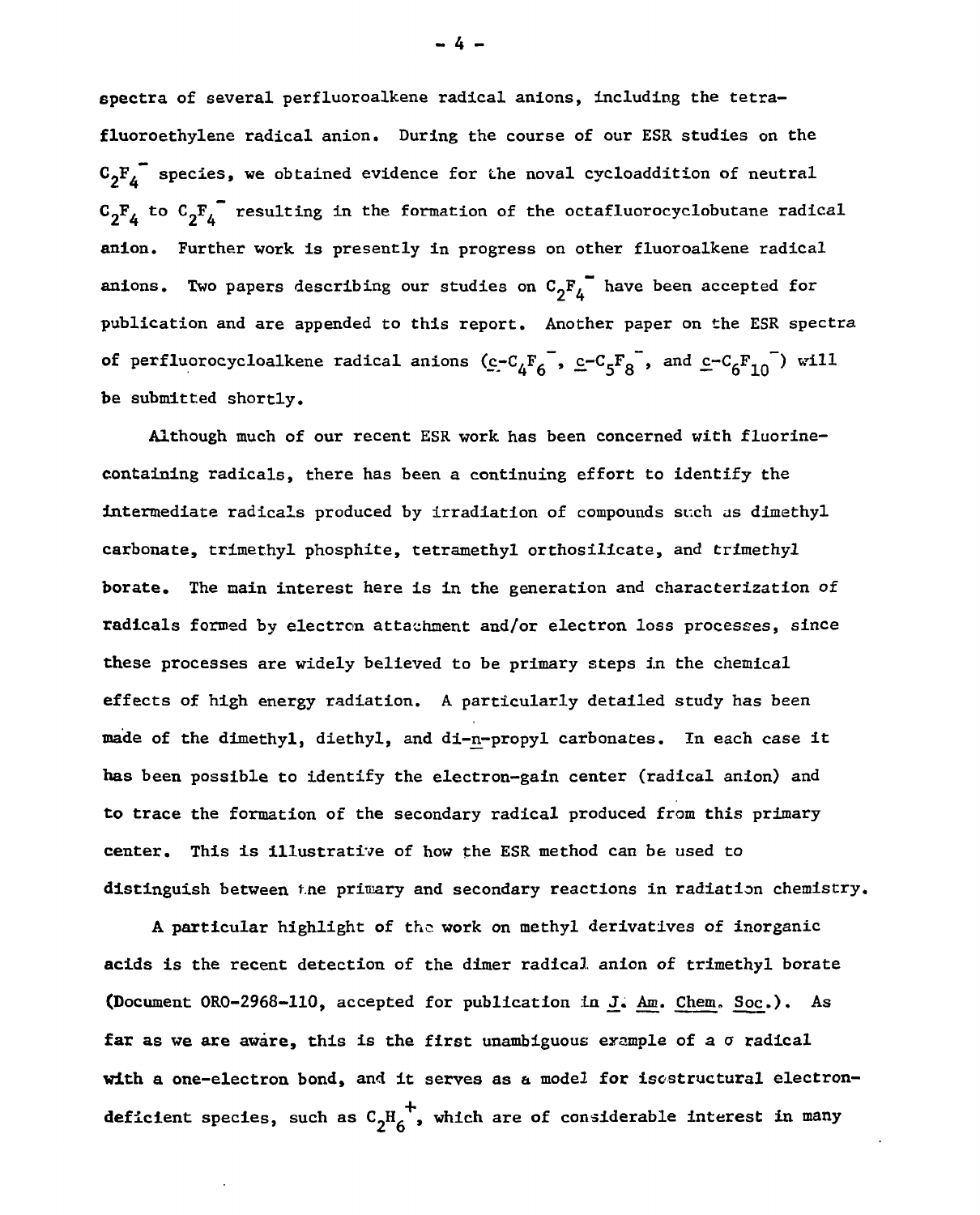**areas of chemistry. In general, radicals of this type are extremely elusive to ESR detection on account of their great reactivity. For example, it is significant that unambiguous ESR spectra have not yet been reported for the positive ions of saturated hydrocarbons. Therefore, it is of interest to know**  that the structure of the  $[(\text{MeO})_3B \cdot B(\text{OMe})_3]$ <sup>-</sup> radical, as deduced from its ESR **spectrum, is in accord with theoretical expectations for the**  $C_2H_6^{\dagger}$  **species,** the common feature being that the semi occupied  $\underline{a}_{1g}$  molecular orbital is  $\sigma$  bond**ing between the two central atoms.** 

**Studies have also continued on the problem of hydrogen-atom abstraction**  reactions at low temperatures, especially with a view to evaluating the contri**bution from quantum-mechanical tunneling. Recently, we published results showing that the reaction rate constant for hydrogen-atom abstraction by methyl radicals in methanol glasses reaches a limiting value below 40 K (R. L. Hudson, M. Shiotani, and F. Williams, Chem. Phys. Letters, 48, 193 (1977;). These** *m\** **a\* results can be regarded as convincing evidence for quantum tunneling. Very similar findings have just been reported for a hydrogen atom transfer reaction in irradiated crystals of dimethyIglyoxime (K. Toriyama, K. Nunome, and M. Iwasaki, J. Am. Chem. Soc., 99, 5823 (1977)), and a similar conclusion was drawn about the importance of tunneling. Additional kinetic studies have been carried out in our group o**: methyl radical reactions in ethanol, these results **providing further support for the role of tunneling in hydrogen-atom transfer reactions at very low temperatures.** 

**Finally, we describe some exploratory experiments involving pulse radiolysis studies of radical anions which were carried out at the Center for Fast Kinetics Research at the University of Texas at Austin during the week of June 13 to Jure 17, 1977. The aim of this work was to complement our ESR and optical studies on solids by kinetic measurements at higher temperatures. Although intermediates in solids frequently have the desirable feature of being long-lived so that they** 

 $-5 -$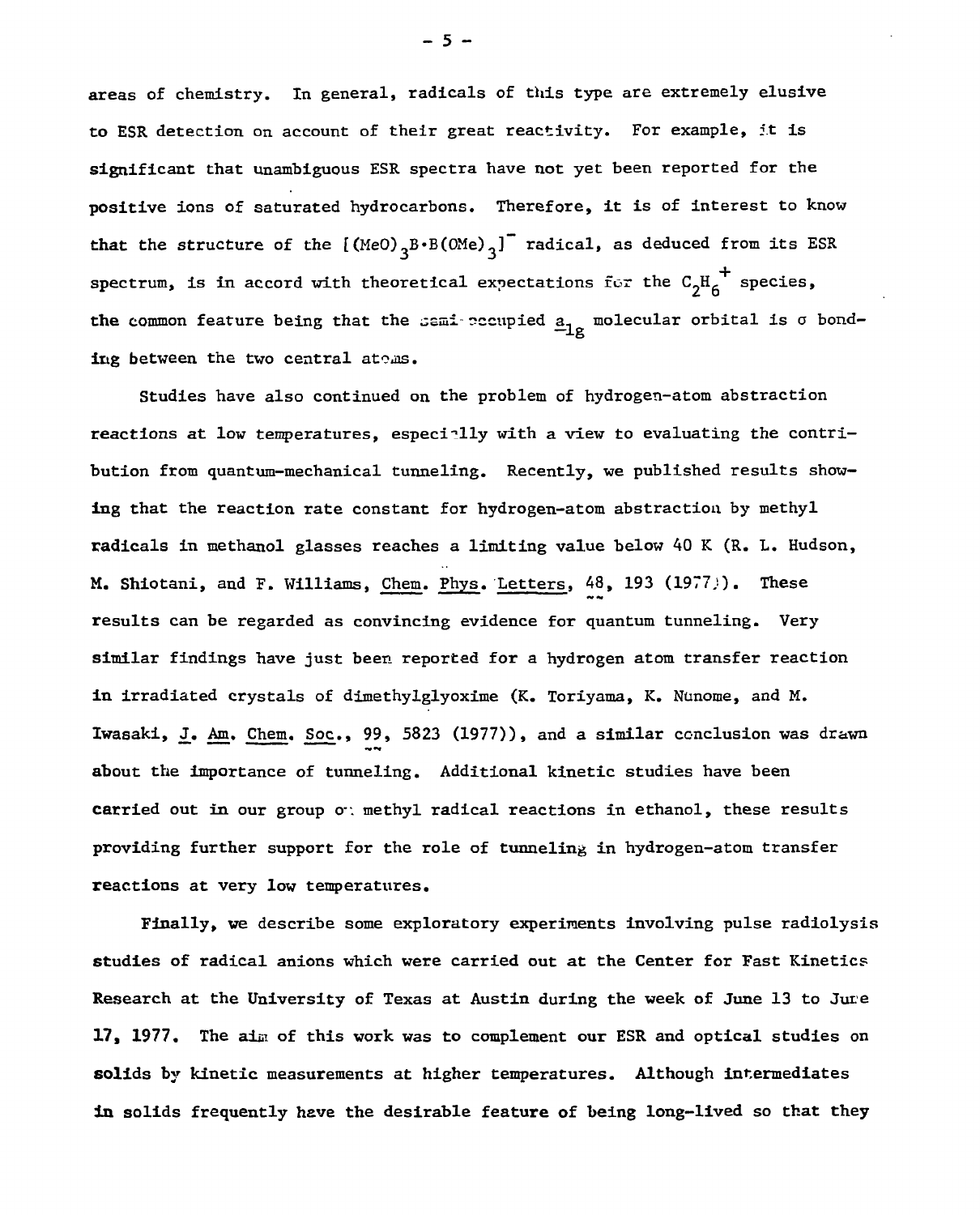**can be studied at leisure, the very nature of the matrix-isolation technique makes it less suitable for detailed kinetic studies. From a number of systems that were investigated, positive results were obtained in at least two cases. Firstly, the dimer radical anion of acetonitrile was detected as a transient in the upper crystalline phase at -50°C by its absorption at 450-550 nm. This absorption decayed by first-order kinetics with a half-life of ca. 300 ysec at -50°C, in contrast to the indefinitely long lifetime observed for this center at -196°C. Secondly, a spectrum of the perfluorobenzene radical anion was**  detected by pulse radiolysis of a C<sub>6</sub>F<sub>6</sub> solution in tetrahydrofuran, the **transient absorption (** $\lambda^{\text{max}}$  **at 380 nm) agreeing with the spectrum obtained by** *y* **irradiation of a solution of CgFg in a rigid methyltetrahydrofuran glass.**  Kinetic measurements indicaled that the transient decayed by first-order kinetics with a half-life of 3 usec. On the other hand, transient spectra were **not detected in some systems (e.g. tetrafluoroethylene solutions) for which characteristic spectra have been obtained by irradiation at low temperatures. Negative results in pulse-radiolysis experiments can be attributed to a number of possible factors, such as a weak absorption spectrum and a short lifetime for the transient. In general, it seems that pulse radiolysis studies of this type will be most successful for radical anions which have intense optical absorption bands.** 

**During the course of this year five papers were issued (Reports OR0-2968-106 through 0R0-2968-110) and all of these have been accepted for publication. A listing of these current reports and their abstracts is given below in Section 1.** Also, all of last year's current reports have been published (Reports ORO-2968**-lOO through 0RO-2968-1O4) and the titles are included in the present compilation under Section 2. This summary of our activities in the past year concludes with a list of conference presentations in Section 3. Preprints and**  reprints of the above papers are appended to this report.

- 6 -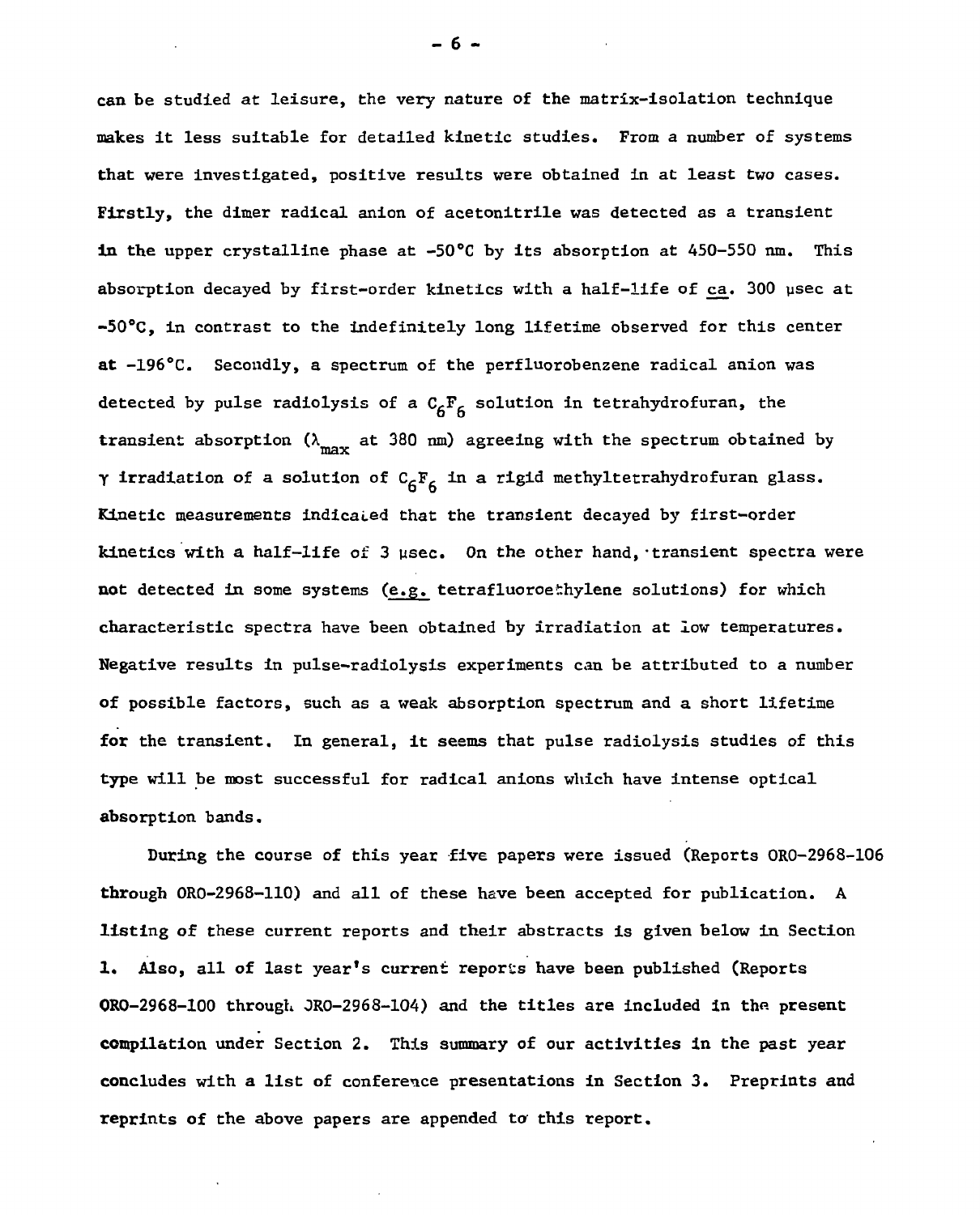### **SECTION 1 - CURRENT REPORTS**

**I. [CR0-2968-106] ELECTRON SPIN RESONANCE STUDIES OF ELECTRON ATTACHMENT TO FLUOI'.QCARBONS AND RELATED COMPOUNDS (A. Hasegawa, M. Shiotani, and F. Williams, Faraday Discussions Chem. Soc., No. 63, 000 (1977), in press).** 

**ABSTRACT: Radical anions of three perfluorocycloalkenes and several halofluoromethanes have been detected and identified by e.s.r. studies following y irradiation at 77 K of solid solutions containing up to 5 mole % of the parent compound in neopentane or tetramethylsilane.** The isotropic e.s.r. spectra of  $c-c_3F_6^-$ , **e-C<sub>A</sub>F<sub>g</sub> and c-C<sub>5</sub>F<sub>10</sub> are photobleached by visible light and show the second-order structure characteristic of 6, 8, and 10 equivalent fluorines, respectively, the total**  $^{19}$ F coupling being approximately the same value (1170  $\pm$  20 G) in each case. **Identical e.s.r. spectra were generated in photoionization experiments using** tetramethyl-p-phenylenediamine, confirming the radical anion identifications. The equivalence of the fluorines indicates that the unpaired electron is de**localized over the entire molecular framework in an orbital of high symmetry.** The e.s.r. spectra of the  $CF_3X^T$  radical anions  $(X = CL, Br, I)$  were anisotropic and showed clear evidence for axially symmetric hyperfine interactions with three **equivalent fluorines and the unique halogen.** On this basis, a matrix diagonal**ization program was used to calculate the line positions and the best-fit e.s.r. parameters obtained.** Confirmation of the  $CF_3X^T$  identifications was achieved by **parallel** photoionization experiments and by studies showing that the decay of the  $CF_3X^T$  spectrum in neopentane above 100 K was accompanied by a growth in the spectrum of the CF<sub>3</sub> radical. The spin density distributions calculated from the **e.s.r. parameters of these congeneric radical anions suggest that the unpaired electron** resides in an  $\underline{a}_1$  ( $\sigma^*$ ) antibonding orbital which is composed largely of the p orbitals from carbon and the unique halogen which lie along the  $\underline{c}_{3v}$ symmetry axis of the radical anion. Consistent with this proposal, the spin densities in the s and p orbitals of the unique halogen increase along the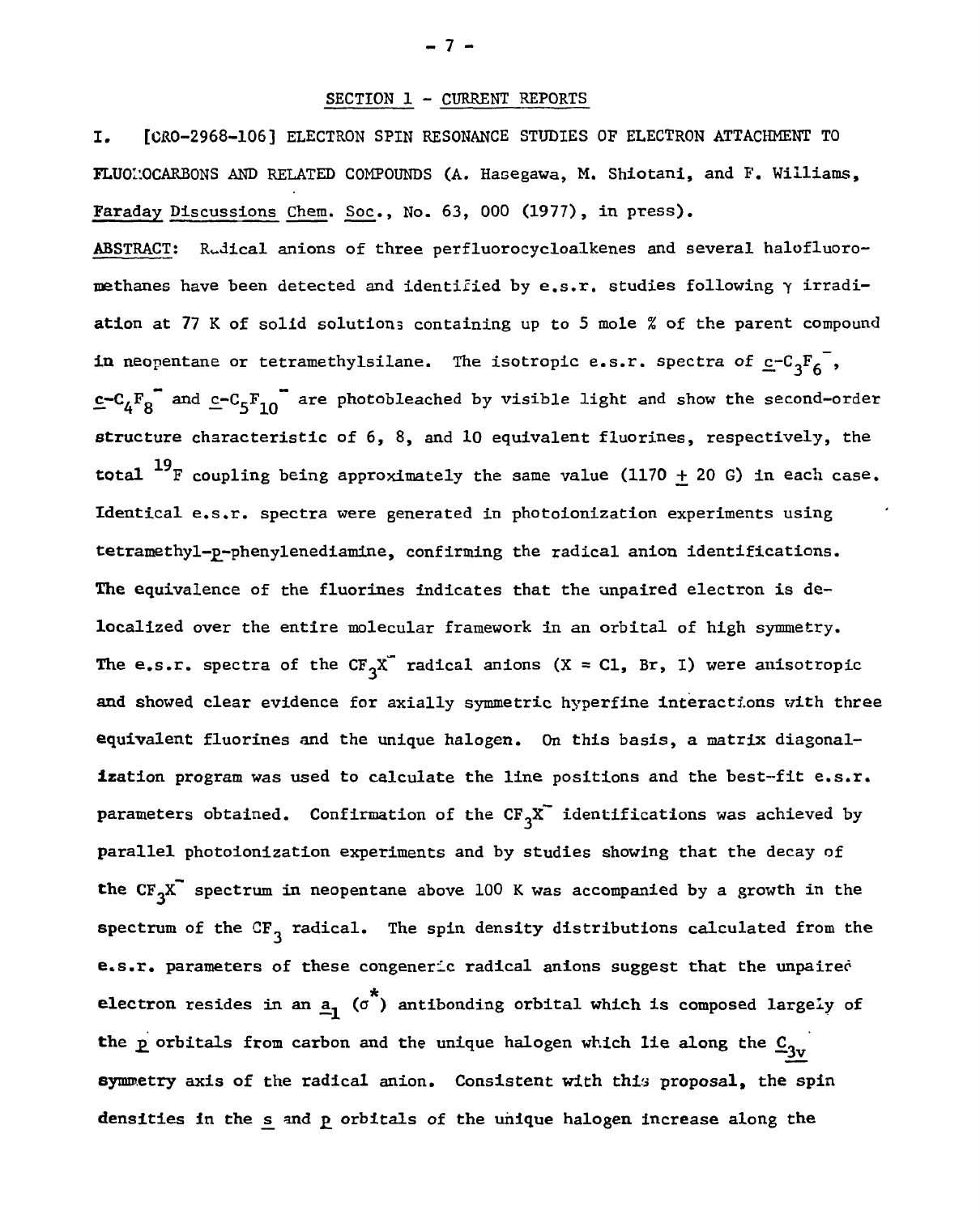**series CI, Br, I, which is the order expected for the effect of decreasing halogen electronegativity.** 

II. [ORO-2968-107] HYDROGEN ATOM ABSTRACTION BY METHYL RADICALS IN METHANOL **GLASSES AT 15-100 K: EVIDENCE FOR A LIMITING RATE CONSTANT BELOW 40 K BY QUANTUM-MECHANICAL TUNNELING (Reggie L. Hudson, Masaru Shiotani, and Ffrancon Williams, Chem. Phys. Letters, 48, 193 (1977)).** 

**ABSTRACT: Rate constants for hydrogen atom abstraction by mothyl radicals in methanol glasses have been measured from 100 to 15 K. The Arrhenius plot is nonlinear and the reaction rate constant appears to reach a limiting value below 40 K. The results are discussed in terms of simple models for quantum-mechanical tunneling in the solid state at low temperatures. Assuming that the methyl group rotation in methanol brings about a merging of the energy level distribution at the potential barrier, the observation of temperature-independent rate constants below 40 K may be attributable to a freezing out of this rotation such that tunneling occurs only from the zero-point vibrational level.** 

**III. [OR0-2968-108] THE ISOTROPIC AND ANISOTROPIC EPR SPECTRA OF THE TETRAFLUORO-ETHYLENE RADICAL ANION (Robert I. McNeil, Masaru Shiotani, Ffrancon Williams, and Moon B. Yim, Chem. Phys. Letters, in press).** 

**ABSTRACT: The tetrafluoroethylene radical anion has been generated in solid solutions by electron addition to the parent molecule. Both its isotropic**  and anisotropic EPR spectra have been observed, including the isotropic  $^{13}$ C **and anisotropic EPR spectra have been observed, including the isotropic C**   $\underline{\mathbf{a}}_F = 94.3 \, \text{G}$ ,  $\underline{\mathbf{a}}_c = 48.7 \, \text{G}$ , and  $\underline{\mathbf{g}} = 2.0027$ . Two possible geometries, planar **= 94.3 G, a^ • 48.7 G, and j> = 2.0027. Two possible geometries, planar 19 and chair, are discussed for this radical anion. The magnitude of the F**  and  $^{13}$ C hyperfine coupling constants are consistent with a planar  $(\underline{D}_{2h})$ **atructure** provided that the unpaired electron oce pies the  $5b_{1u}$  ( $\sigma$ \*) rather than the  $2\underline{b}_{1g}$  ( $\pi^*$ ) molecular orbital which is pred sted by <u>ab initio</u>

**than the 2b, (**IT**\*) molecular orbital which is pred .;ted by ab initio** 

- 3 -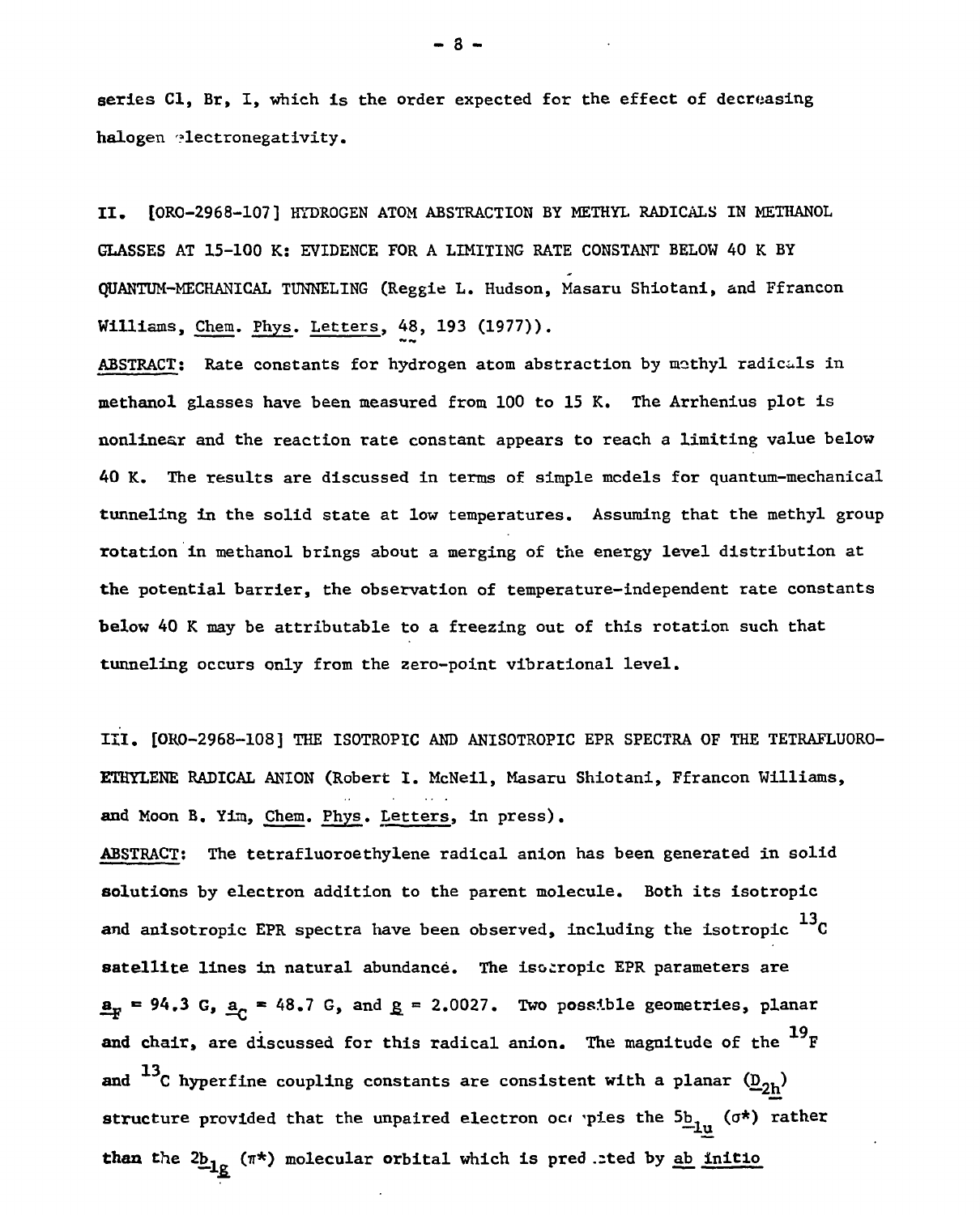**calculations to be the LUMO of the parent molecule. On the other hand, the EPR** parameters do not rule out a chair  $(\underline{C}_{2h})$  structure if the bending of the CF<sub>2</sub> groups introduces only a small distortion from planarity.

**IV. [ORO-2968-109] NOVEL CYCLOADDITION OF TETRAFLUOROETHYLENE TO THE TETRAFLUORO-ETHYLENE RADICAL ANION AT 95 K: DIRECT OBSERVATION BY EPR STUDIES (Robert I. McNeil, Masaru Shiotani, Ffrancon Williams, and Moon B. Yim, Chem. Phys. Letters, in press).** 

**ABSTRACT:** The novel cycloaddition reaction  $C_2F_4^- + C_2F_4 \rightarrow c-C_4F_8^-$  has been **obsarved directly by EPR spectroscopy in organic glasses at 80 - 95 K. According to the frontier orbital theory, the concerted reaction is symmetry allowed irrespective of whether the interaction is S0M0-LUM0 or SOMO-HOMO, the SOMO of**  $C^{}_{2}F^{}_{4}$  being the  $5b^{}_{11}$ , ( $\sigma^{\star}$ ) orbital suggested by EPR **studies.** The assignment of  $C^{\text{F}}_{\text{A}}$  as a  $\sigma$  radical also suggests that a con**certed** *[2* **+ 2] suprafacial mechanism should be considered for the thermal cycloaddition reaction between two neutral**  $C_2F_4$  **molecules.** 

**V.** [ORO-2968-110] ELECTRON SPIN RESONANCE SPECTRUM OF  $[MeO]_{\gamma}B \cdot B(0Me)_{\gamma}$ ]. A NOVEL  $\sigma$ -RADICAL WITH A ONE-ELECTRON BOND (Reggie L. Hudson and Ffrancon Williams, **J. Am. Chem. Soc., in press).** 

**ABSTRACT; The y irradiation of crystalline trimethyl borate at 77 K gives an ESR** spectrum which is assigned to the dimer radical anion  $[(Me0)_{q}B \cdot B(0Me)_{q}]$ . **The hyperfine pattern shows the presence of two anisotropically equivalent boron atoms with axially symmetric hyperfine tensors, the spectral parameters being**  $\underline{A}_{//}$ (<sup>11</sup>B) = 59.3 G,  $\underline{A}_{/}$  (<sup>11</sup>B) = 39.8 G,  $\underline{B}_{//}$  = 2.0020, and  $\underline{B}_{/}$  = 2.0043. The spin distribution is accounted for by a D<sub>3d</sub> structure with a cne-electron **bond between the two boron atoms.**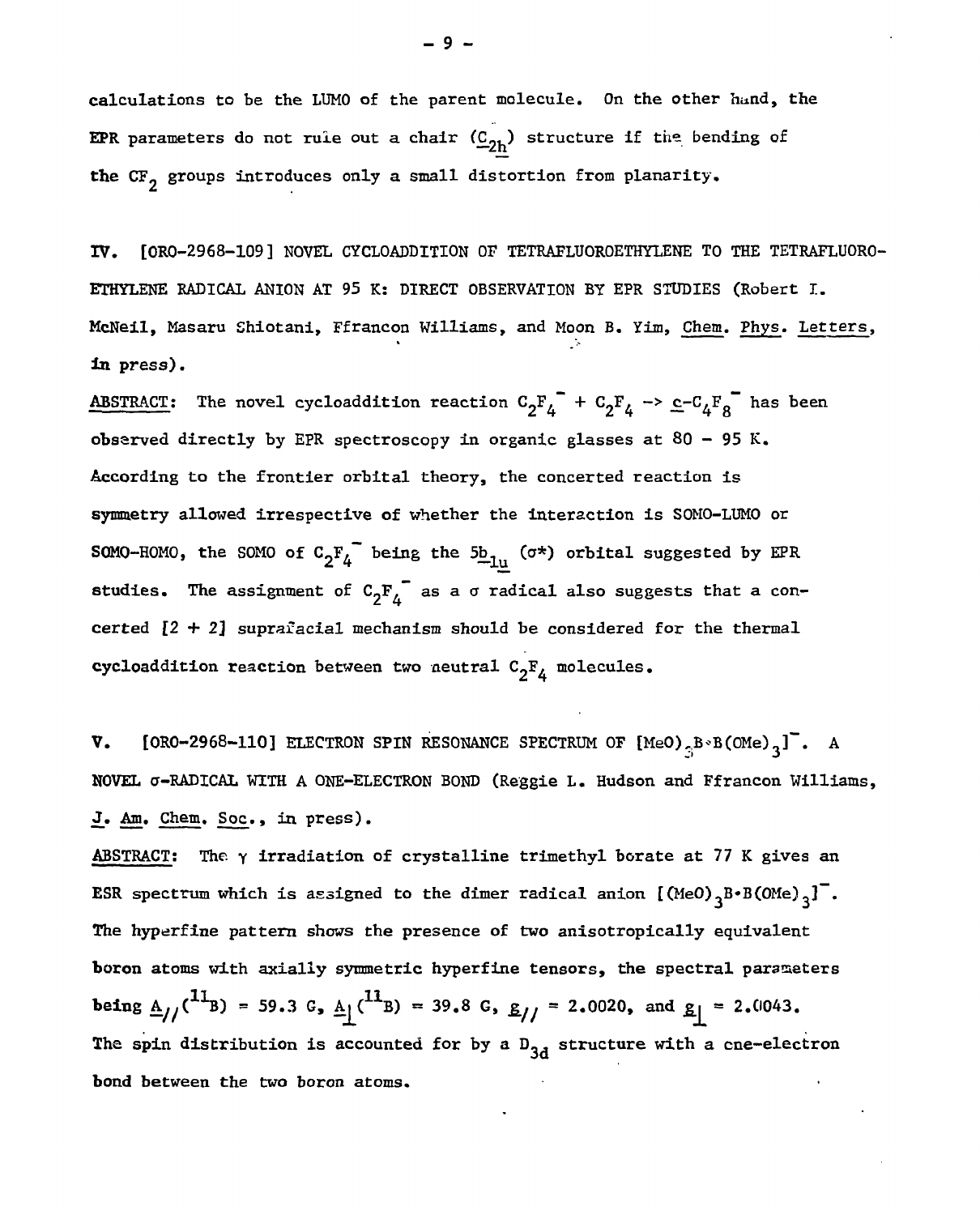### SECTION 2 - UPDATE OF PREVIOUS REPORTS

VI. [0R0-2968-100] ELECTRON SPIN RESONANCE SPECTRUM OF THE PERFLUOROCYCLOBUTANE RADICAL ANION (Masaru Shiotani and Ffrancon Williams, J. Am. Chem. Soc., 98, 4006 (1976)).

VII. [ORO-2968-lOl] RADIATION - INDUCED CATIONIC POLYMERIZATION OF ISOBUTYLENE - ISOPRENE SYSTEMS. ADVANTAGES AND DISADVANTAGES COMPARED TO CATALYTIC INITIATION (Ffrancon Williams, Akihiro Shinkawa, and Joseph P. Kennedy, J. Polymer Sci., Symposium No. 56, 421 (1976)).

VIII. [ORO-2968-102] THE ESR SPECTRUM AND STRUCTURE OF  $B_{3}^{2}$  (Reggie L. Hudson and Ffrancon Williams, J. Chem. Phys., 65, 3381 (1976)).

IX. [ORO-2968-103] ESR SPECTRA AND STRUCTURE OF THE  $CF^{-}_{3}c1$ ,  $CF^{-}_{3}Br^{-}$ , and CF<sub>3</sub>I" RADICAL ANIONS (Akinori Hasegawa and Ffrancon Williams, Chem. Phys. Letters, 46, 66 (1977)).

X. [ORO-2968-104] THE ANISOTROPIC ESR SPECTRUM OF THE SF<sub>5</sub> RADICAL (Akinori Hasegawa and Ffrancon Williams, Chem. Phys. Letters, 45, 275 (1977).

# SECTION 3 - CONFERENCE PRESENTATIONS

Two contributed papers were presented at the Eighth Southeastern Magnetic Resonance Conference (Wake Forest University, Winston-Salem, NC, October 7-8, 1976) and also at the Southeastern Regional Meeting of the American Chemical Society (Gatlinburg, TN, October 27-29, 1976). The abstracts of these papers are given below.

ESR SPECTRA OF PERFLUOROCYCLOALKANE RADICAL ANIONS. Masaru Shiotani<sup>+</sup> and

\*0n leave from Faculty of Engineering, Hokkaido University, Sapporo 060, Japan.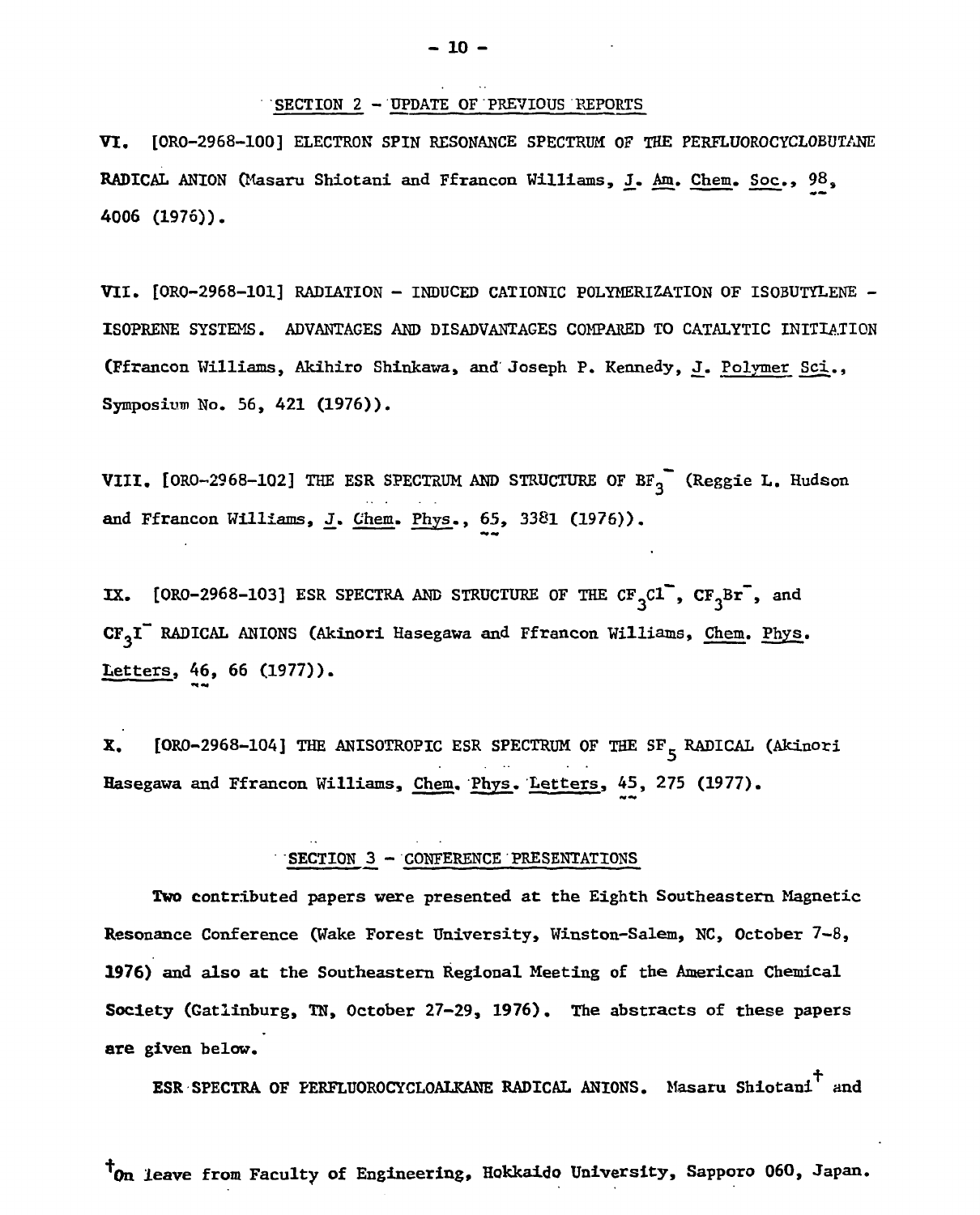Ffrancon Williams, Department of Chemistry, University of Tennessee, Knoxvllle, TN 37916

The novel octafluorocyclobutane and decafluorocyclopentane radical anions have been identified by means of their isotropic ESR spectra in a tetramethylsilane matrix, the radicals having been generated by *y* irradiation at 77K of a solid solution containing **5** mol.% of the **perf**luorocycloalkane. **Their ESR spectra**  are photobleached by visible light and show the expected second-order structure characteristic of radicals possessing eight and ten equivalent fluorines, the parameters being  $a_{\rm F}$  = 148 G, g = 2.0021 and  $a_{\rm F}$  = 115 G, g = 2.0030 for the  $\epsilon$ -C<sub>4</sub> $F_8$  and  $\epsilon$ -C<sub>5</sub> $F_{10}$  radicals, respectively. The identity of the  $\epsilon$ -C<sub>4</sub> $F_8$  radical anion was confirmed by the generation of an identical ESR spectrum in photoionization experiments using tetramethyl-p-phenylenediamine as an electron donor. It is proposed that the unpaired electron occupies either  $a^*$  or  $b^*$  group molecular orbitals which are derived from combinations of the localized  $C-F$  o orbitals in  $C_{2v}$  local symmetry. For  $c-c_4F_8$  in  $D_{4h}$  symmetry, the representations of these orbitals become  $a*_{10}$  and  $a*_{2u}$ , respectively.

THE ESR SPECTRUM AND STRUCTURE OF  $3F_3$ . Reggie L. Hudson and Ffrancon Williams, Department of Chemistry, University of Tennessee, Knoxville, Tennessee 37916.

An isotropic ESR spectrum observed in a y-irradiated solid solution of  $BF<sub>3</sub>$  in tetramethylsilane at  $80-100K$  has been assigned unequivocally to the  $BF_{q}$  radical anion. Although this radical was previously reported [Chem. P. ys. Lett., 18, 112 (1973)] to be one of the paramagnetic centers in an **irradiated single crystal of NaBF<sub>** $<sub>L</sub>$ **, the ESR parameters appeared to be anomalous**</sub></sub> since they indicated that the radical was nearly planar. In the present work, the ESR spectrum was analyzed as a quartet of quartets originating from hyperfine interaction with three equivalent  $\frac{19}{15}$  (I = 1/2) nuclei and a single  $\frac{11}{18}$ 

- 11 -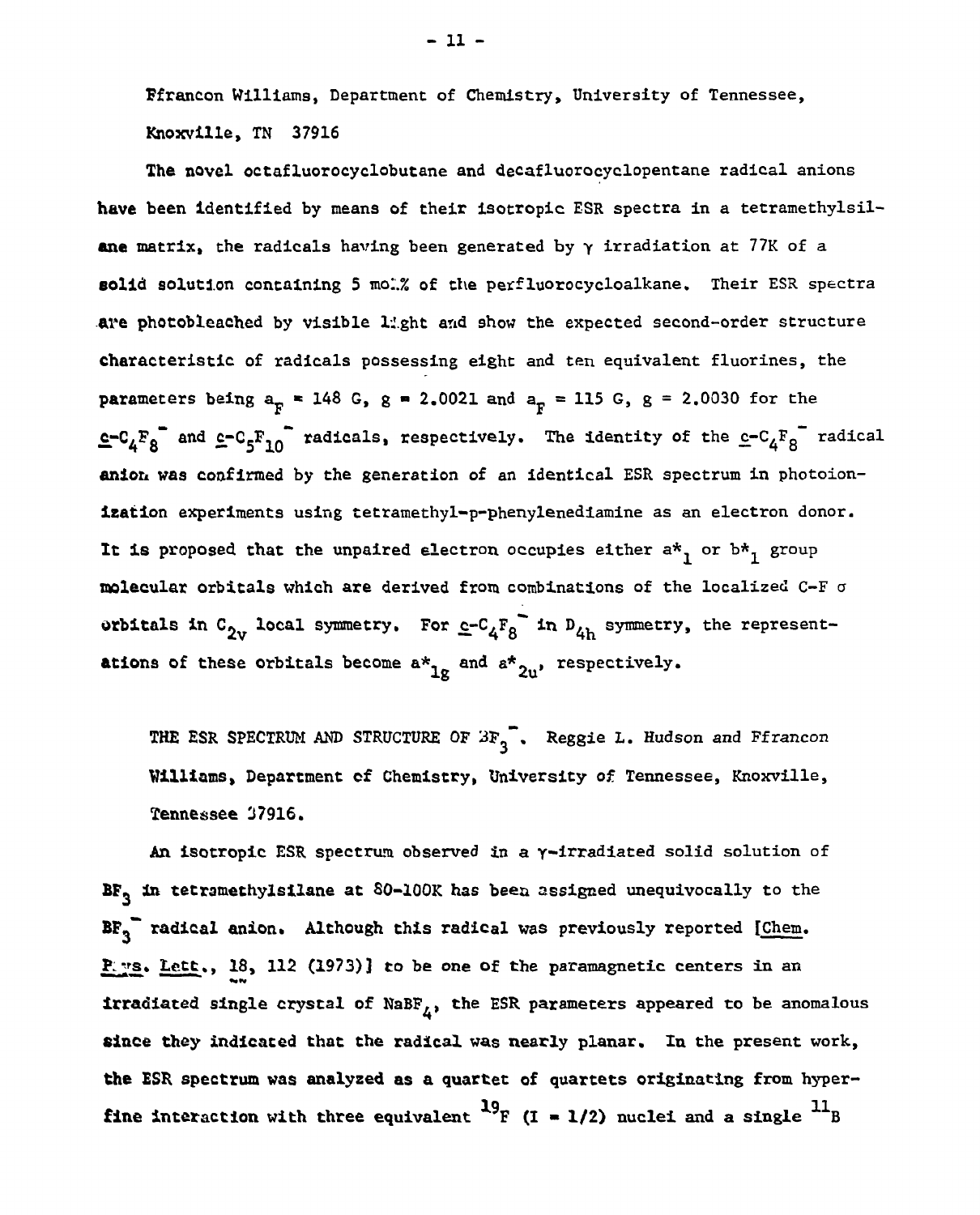(I = 3/2) nucleus, the parameters being  $a_{19} = +178$  G,  $a_{11} = +153$  G, and  $g = 2.0021$ . All the lines were easily photobleached thereby providing evidence for the anionic nature of the radical. Due to the large  $^{19}$ F hyperfine couplings, second-order splittings were observed giving the appropriate number of line components with the expected relative intensities. The line positions were fitted by a matrix diagonalization computer program which accurately reproduced the variation in the second-order splittings across the spectrum. The ESR parameters are entirely consistent with those of the isoelectronic radicals  $CF_3$ ,  $p$  are entirely consistent with the isoelectronic radical scheme of the isoelectronic radical scheme  $\sim$  $\cdot$ , and F2NO, the results showing that  $B_1$  has a pyramidal geometry with a pyramidal geometry with a pyramidal geometry with a pyramidal geometry with a pyramidal geometry with a pyramidal geometry with a pyramidal geomet

Invited papers were presented at the Faraday Discussion on Radiation Effects in Liquids and Solids (University of Leicester, Leicester, England, March 23-25, 1977) and at the Sixth International Symposium on Magnetic Resonance (Banff, Alberta, Canada, May 21-27, 1977). The abstract of the Faraday paper has been given in Section 1. Also, a Foreign Travel Report was submitted by Dr. Williams in connection with his attendance at this meeting and his other travel in the United Kingdom. At the Banff Symposium, Dr. Williams presented one of the "keynote" lectures entitled "ESR Studies of Hypervalent Radical Anions". The abstract of this talk is given below.

### ESR STUDIES OF HYPERVALENT RADICAL ANIONS

F. Williams, A. Hasegawa, K. Nishikida and M. Shiotani

Radicals possessing more electrons than can be accommodated by valencebond structures based on the Lewis octet rule are termed hypervalent. Although many examples of such radicals are known where the central atom is a second-row element (e.g.  $SH_4^{"}$ ,  $PF_4$ ,  $SF_6^{"}$ ,  $ClF_6$ ), the only known hypervalent radicals derived from first-row elements consisted until recently of the venerable